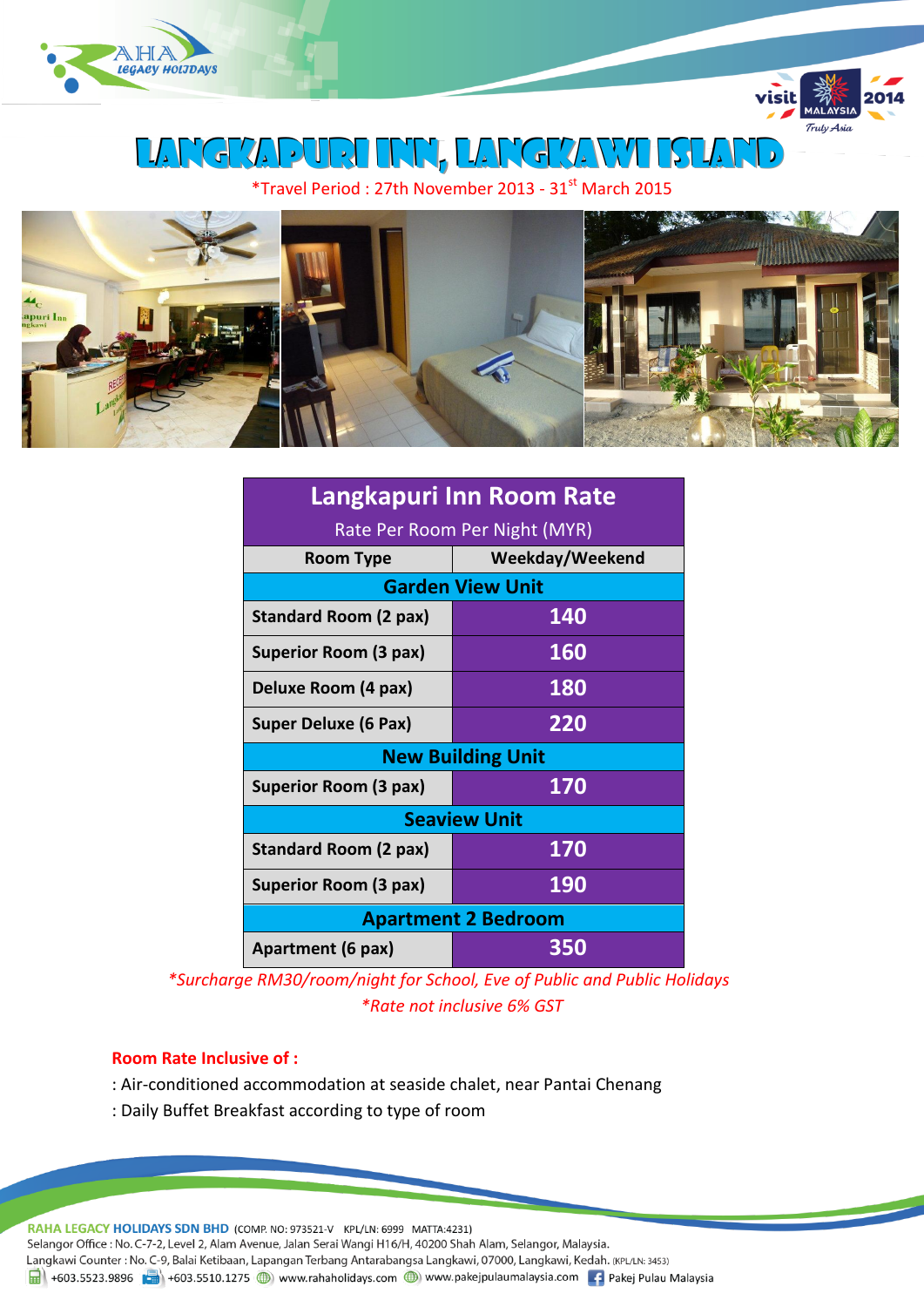



| Langkapuri Inn Package       |                 |             |            |                               |             |            |  |
|------------------------------|-----------------|-------------|------------|-------------------------------|-------------|------------|--|
| Rate Per Package (MYR)       |                 |             |            |                               |             |            |  |
|                              | Weekday/Weekend |             |            | <b>School/Public Holidays</b> |             |            |  |
| Room/Package                 | <b>2D1N</b>     | <b>3D2N</b> | Ext. Night | <b>2D1N</b>                   | <b>3D2N</b> | Ext. Night |  |
| <b>Garden View Unit</b>      |                 |             |            |                               |             |            |  |
| <b>Standard Room (2 pax)</b> | 287             | 507         | 227        | 380                           | 700         | 320        |  |
| Superior Room (3 pax)        | 337             | 577         | 247        | 460                           | 830         | 370        |  |
| Deluxe Room (4 pax)          | 387             | 637         | 267        | 480                           | 840         | 360        |  |
| Super Deluxe (6 Pax)         | 567             | 947         | 387        | 730                           | 1280        | 550        |  |
| <b>New Building Unit</b>     |                 |             |            |                               |             |            |  |
| Superior Room (3 pax)        | 347             | 597         | 257        | 440                           | 790         | 350        |  |
| <b>Seaview Unit</b>          |                 |             |            |                               |             |            |  |
| <b>Standard Room (2 pax)</b> | 317             | 567         | 257        | 410                           | 760         | 350        |  |
| Superior Room (3 pax)        | 367             | 637         | 277        | 460                           | 830         | 370        |  |
| <b>Apartment 2 Bedroom</b>   |                 |             |            |                               |             |            |  |
| Apartment (6 pax)            | 697             | 1207        | 517        | 860                           | 1540        | 680        |  |

*\*Rate not inclusive 6% GST*

## **Package Includes :**

- : Air-conditioned accommodation at seaside chalet, near Pantai Chenang
- : Daily Buffet Breakfast
- : Island Hopping Ticket
	- Visit Pulau Beras Basah
	- Visit Tasik Dayang Bunting
	- Eagle Feeding
- : 1 Unit self drive rental car Perodua Viva/Proton Wira
- \*For Super Deluxe and Apartment unit MPV (Toyota Innova/Nissan Serena) will be provided
	- 2D1N 24 hours usage of car
	- 3D2N 48 hours usage of car
	- Ext. Night 24 hours usage of car

## **Package Not Includes :**

- Lunch/Dinner : RM 20/adult, RM 15/child (4-12 years)
- $\triangleright$  BBQ : RM 50/adult, RM 40/child (4-12 years) Min 10 pax
- Underwater World ticket : RM 26/adult, RM 18/child
- Mangrove Tour ticket : RM 280/boat
- $\triangleright$  Items not mentioned

RAHA LEGACY HOLIDAYS SDN BHD (COMP. NO: 973521-V KPL/LN: 6999 MATTA:4231)

Selangor Office: No. C-7-2, Level 2, Alam Avenue, Jalan Serai Wangi H16/H, 40200 Shah Alam, Selangor, Malaysia.

Langkawi Counter : No. C-9, Balai Ketibaan, Lapangan Terbang Antarabangsa Langkawi, 07000, Langkawi, Kedah. (KPL/LN: 3453)

1988 +603.5523.9896 + +603.5510.1275 + +603.5510.1275 + +603.5510.1275 + +603.5510.1275 + +603.5510.1275 + +603.5510.1275 + +603.5510.1275 + +603.5510.1275 + +603.5510.1275 + +603.5510.1275 + +603.5510.1275 + +603.5510.127